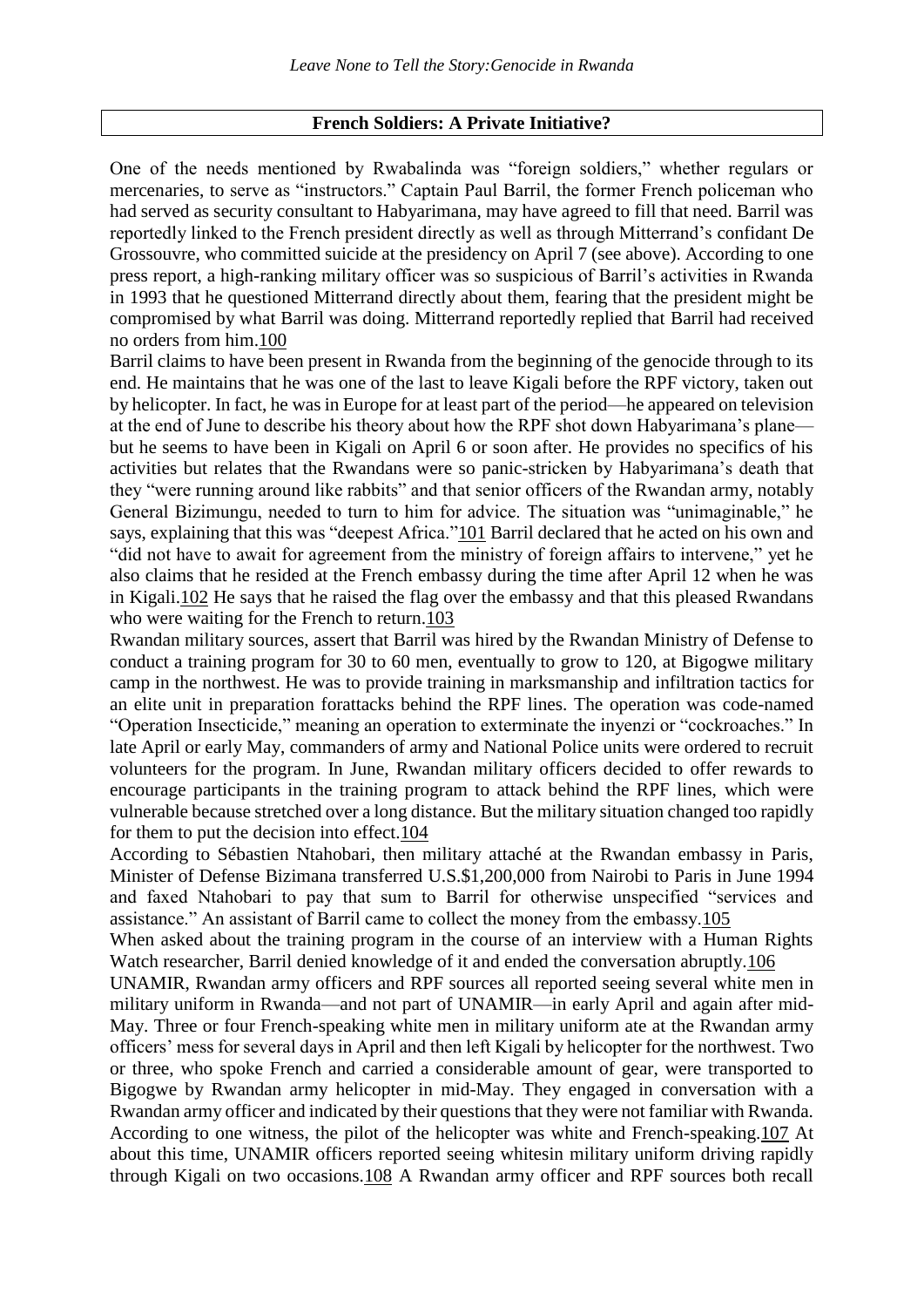seeing one or more French-speaking soldiers at the Hotel Meridien in Gisenyi[.109](https://www.hrw.org/reports/1999/rwanda/Geno15-8-02.htm#P538_174529) Other testimony reports French-speaking soldiers in the southern part of the country at about this same time[.110](https://www.hrw.org/reports/1999/rwanda/Geno15-8-02.htm#P539_174758) When questioned about the reported presence of French-speaking soldiers in Rwanda at a time when regular troops were supposed to have left, one French officer replied that they were probably mercenaries[.111](https://www.hrw.org/reports/1999/rwanda/Geno15-8-02.htm#P540_175050) If that were the case, it leaves unresolved the further question of whether Captain Barril or any other private agent had formal or informal support from French authorities in providing mercenaries to the Rwandan government.

# *Operation Turquoise*

In mid-June, the French foreign minister announced that France would send troops to Rwanda "to stop the massacres and to protect the populations threatened with extermination.["112](https://www.hrw.org/reports/1999/rwanda/Geno15-8-02.htm#P544_175532) At the time, French political leaders labored to convince press and public of the humanitarian nature of the operation and four years later they were still defending the reasons for undertaking it. Even those reportedly opposed to Operation Turquoise in 1994, such as then Prime Minister Edouard Balladur, responded angrily to criticism sparked by the National Assembly inquiry in 1998. Balladur insisted that France had sent its soldiers because it had a "duty to try to save lives." He found it "revolting" that others who had done nothing brought charges against France, "the only country in the world to have acted.["113](https://www.hrw.org/reports/1999/rwanda/Geno15-8-02.htm#P545_176184)

Posturing and self-congratulation aside, Operation Turquoise did have another purpose besides saving lives: preventing a victory by the RPF. One observer reportsthat some military officers in Paris talked openly of "breaking the back of the RPF.["114](https://www.hrw.org/reports/1999/rwanda/Geno15-8-02.htm#P547_176534) Others, like General Jean-Claude Lafourcade, commander of Operation Turquoise, spoke more discreetly of "putting the Arusha Accords back into operation," meaning implementing an agreement which required the RPF to share power with other parties[.115](https://www.hrw.org/reports/1999/rwanda/Geno15-8-02.htm#P548_176816) The investigative commission of the National Assembly concluded that besides saving lives Operation Turquoise was meant to preserve the necessary conditions for a cease-fire and subsequent political negotiations, that is, "territory and legitimacy" for the interim government[.116](https://www.hrw.org/reports/1999/rwanda/Geno15-8-02.htm#P549_177180)

Mitterrand, who apparently continued to play the major role in determining policy towards Rwanda throughout the months of the genocide, reportedly disavowed Habyarimana's successors by mid-June, calling them "a bunch of killers.["117](https://www.hrw.org/reports/1999/rwanda/Geno15-8-02.htm#P551_177424) According to former minister Bernard Debré, Mitterrand held that these Rwandan leaders could no longer be supported and must be punished "not only because there had been a genocide but also because his trust had been betrayed.["118](https://www.hrw.org/reports/1999/rwanda/Geno15-8-02.htm#P552_177902) Mitterrand remained convinced, however, that "maintaining Hutu in power was the democratic thing to do." Whatever Mitterrand's personal repugnance towards the "bunch of killers," the French government had no immediate candidates to replace them. This, according to the commission, led France into the "untenable situation" of continuing to accept the legitimacy of the interim government, "either not taking account of the reality of the genocide, or not analyzing the responsibilities of the interim government for it.["119](https://www.hrw.org/reports/1999/rwanda/Geno15-8-02.htm#P553_178523)

The French may have been planning a military intervention as early as the first part of May when, according to Rwabalinda, General Huchon said that the militarycooperation service was preparing some way to help the Rwandan army. According to the Rwandan military attaché Ntahobari, the coded telephone discussed with Rwabalinda was meant to facilitate communications for Operation Turquoise "which was being prepared," even at that time[.120](https://www.hrw.org/reports/1999/rwanda/Geno15-8-02.htm#P555_179046) Two or three weeks later—in late May or early June—the French "invited" the U.S. to join a military operation in Rwanda, hoping to obtain at least air transport for the undertaking. The U.S. refused—a decision "overshadowed by the ghost of Somalia," according to one Washington official. In addition to general concerns about becoming involved in an intractable conflict in Africa, the U.S. saw no interest in assisting the French to slow the advance of the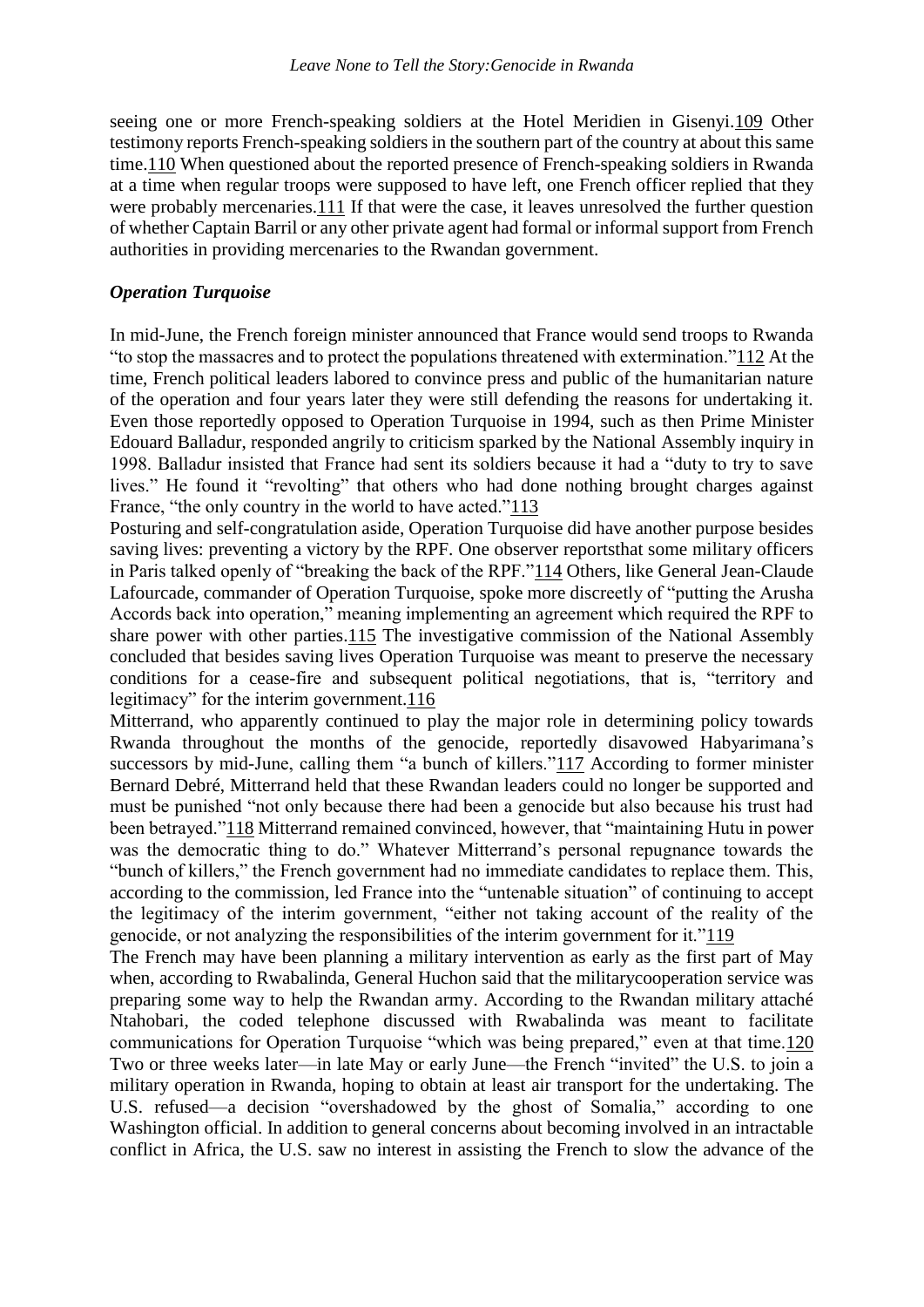RPF or to prop up the interim government. Policymakers in Washington, including those who did not favor the RPF, saw its victory as the most likely way to end the genocide[.121](https://www.hrw.org/reports/1999/rwanda/Geno15-8-02.htm#P556_179764)

According to Gérard Prunier, who advised the Ministry of Defense on Operation Turquoise, Mitterrand was finally pushed into action in mid-June by the prospect that South Africa another "Anglo-Saxon" country—might intervene in Rwanda. Humanitarian and human rights organizations had also been attacking French policy in Rwanda with increasing vigor throughout the end of May and early June and officials were anxious to quiet this criticism and, if possible, restore French honor[.122](https://www.hrw.org/reports/1999/rwanda/Geno15-8-02.htm#P558_180311) While these considerations may have had their impact on thinking in Paris, the decision to act quickly in mid-June was more likely influenced by a serious deterioration in the position of Rwandan government forces. After a counter-offensive against the RPF failed in early June, the government army also lost the important town of Gitarama on June 13, leaving the way to the west largely free for further RPF advances. The government forces still held part of Kigali, but they were short on ammunition—apparently in part because officers in the northwestern town of Ruhengeri were hoarding their stock awaiting the French return in hopes of then launching an effective counterattack. General Bizimungu assessed the overall situation as hopeless and commented privately on June 17 that the government forces had lost the war[.123](https://www.hrw.org/reports/1999/rwanda/Geno15-8-02.htm#P559_181253)

Mitterrand at first insisted that French troops must take control of all of Rwanda, a position he may have adopted under the influence of military officers like General Quesnot, who takes credit for persuading Mitterrand to intervene in the first place[.124](https://www.hrw.org/reports/1999/rwanda/Geno15-8-02.htm#P561_181570) But Prime Minister Balladur firmly opposed such a large undertaking and the two compromised on a less ambitious objective, apparently that of establishing French authority over the part of Rwanda still controlled by the Rwandan government forces[.125](https://www.hrw.org/reports/1999/rwanda/Geno15-8-02.htm#P562_181917) At the U.N., French diplomats who were trying to rally support for Operation Turquoise at first showed a map with a proposed zone of French control that would have encompassed all territory west of a line running from Ruhengeri in the north, southeast to Kigali, then southwest down to Butare. This area would have encompassed Gisenyi, where the interim government had taken refuge, as well as the larger northwestern region that was the home of Habyarimana and many of the leading officers of the Rwandan army. This zone, where the government forces had concentrated substantial troops and supplies, would have served as the best location from which to launch a counteroffensive. Some important actors at the U.N.—including the U.S.—expressed hesitations about French plans to move into an area that was so large and so likely to provoke confrontations with the RPF. Prunier and others voiced the same reservations in Paris[.126](https://www.hrw.org/reports/1999/rwanda/Geno15-8-02.htm#P563_182858)

Proponents of an aggressive strategy thought it essential for French troops to arrive in Kigali. By establishing a French presence there, they could enable the interim government to hang on to control of some parts of the city and thus more credibly claim to still govern Rwanda. Given that Operation Turquoise was supposedly a humanitarian operation, some French officials expected to find support for their position with humanitarian activists. The activist and politician Bernard Kouchner was one who had become known for his efforts to save lives. The RPF had solicited his aid in arranging for the evacuation of orphans and others besieged in Kigali and the U.N. secretary-general had given him an informal mandate to support his activities. Kouchner was ready to argue the case for sending French troops to the capital. On June 17, he and a French colleague visited General Dallaire in Kigali. According to one person present at the interview, the two Frenchvisitors brought with them a map marked with a line to delineate the zone that might come under French control. Like the map shown by French representatives at the U.N., it included most of western Rwanda and parts of the city of Kigali. Kouchner reportedly urged Dallaire to ask for French troops to rescue orphans and missionaries trapped behind "Interahamwe lines" in the capital. Such a plea by Dallaire might have persuaded sceptics at the U.N. or in Paris to agree to sending French forces to Kigali. Dallaire, suspicious of French intentions, responded, "Hell, no. I don't want to see any French around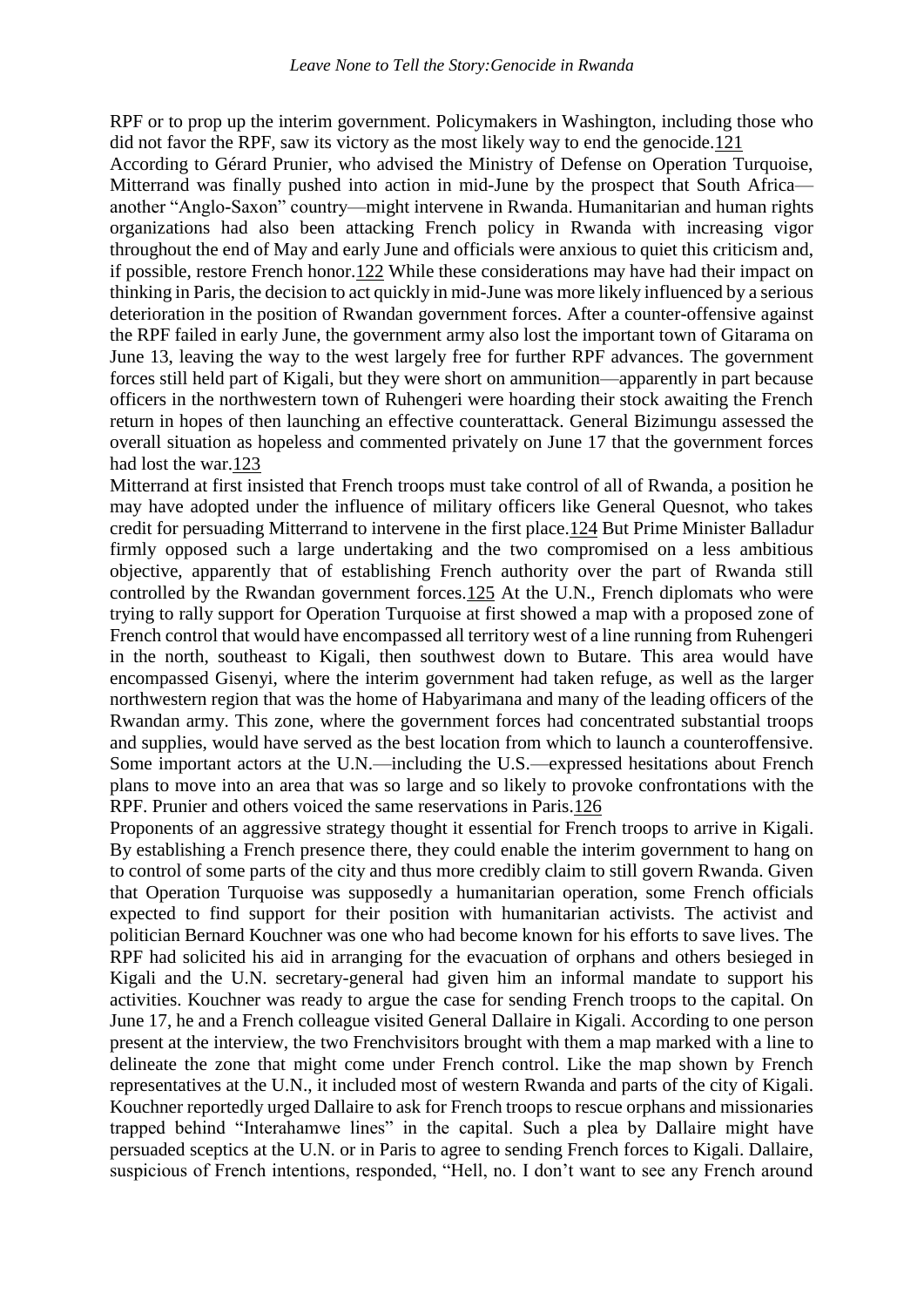here. If you want to help, provide the troops waiting to join UNAMIR with the transport and equipment they need.["127](https://www.hrw.org/reports/1999/rwanda/Geno15-8-02.htm#P565_184649) Kouchner confirms having made the visit and having brought along a map, which he remembers showing sites in Kigali where Tutsi or others were awaiting rescue. He recalls that he was given the map by officials in Paris, but not by whom[.128](https://www.hrw.org/reports/1999/rwanda/Geno15-8-02.htm#P566_184949) With no appeal forthcoming from Dallaire, proponents of a relatively limited operation influenced the plan adopted. Prime Minister Balladur set a number of conditions for the undertaking, one of which was that it was to be based largely outside Rwanda—in effect in Zaire—with its troops making forays into Rwanda to assess the situation and to rescue people as needed[.129](https://www.hrw.org/reports/1999/rwanda/Geno15-8-02.htm#P567_185393)

François Léotard, minister of defense in 1994, declared at the National Assembly hearings that orders for Operation Turquoise "prohibited French soldiers from making hostile military contact with the RPF.["130](https://www.hrw.org/reports/1999/rwanda/Geno15-8-02.htm#P569_185634) At least one set of orders, those issued June 22, 1994, do not prohibit engaging in combat with the RPF. Leaving vague the actions to be undertaken, they focus on shaping how those actions might be interpreted:

Adopt an attitude of strict neutrality to the different parties to the conflict. Insist on the idea that the French army has come to stop the massacres and notto fight the RPF or to support the FAR so that the actions undertaken not be interpreted as aiding the government troops[.131](https://www.hrw.org/reports/1999/rwanda/Geno15-8-02.htm#P572_186225)

In explaining the context of the operation, the orders echoed the language of the interim government. They described "very serious ethnic clashes" and never mentioned the word "genocide" which had been used by Foreign Minister Juppé and other civilian officials more than a month before. They devote three paragraphs to recounting the RPF military advance and only then turn to the slaughter of Tutsi, which is laid to "groups of uncontrolled Hutu civilians and soldiers." The orders state that the RPF seems to have also engaged in little known summary executions and "ethnic cleansing" and that "several hundred thousand persons of the Hutu and Tutsi ethnic groups" have been exterminated. By citing the Hutu first, they suggest that as many Hutu as Tutsi have been killed—or perhaps, even more[.132](https://www.hrw.org/reports/1999/rwanda/Geno15-8-02.htm#P575_187109) Given that the mission of the troops was to stop the massacres, using force if necessary, the identification of Hutu as victims and the RPF as killers implied that soldiers could well be drawn into fighting the RPF.

When plans for the operation were discussed, Prunier had argued for sending troops into southwestern Rwanda at Cyangugu. From there, they could move quickly to rescue Tutsi at Nyarushishi, which would produce excellent publicity for the operation and firmly establish its humanitarian character. He had pointed out that sending troops into Rwanda at Gisenyi in the northwest might raise questions about the professed goal of saving lives since there were virtually no Tutsi left to save in that region. According to Prunier, Léotard was convinced by his logic and ordered the operation to proceed through Cyangugu. The military commanders also appeared to have accepted Prunier's reasoning: they ordered the troops to first assure protection for the Nyarushishi camp "to demonstrate the humanitarian character of the operation." Only after that were they to extend their area of control progressively over "Hutu country" and to move out from southwestern Rwanda towards Gisenyi in the northwest, towards Butare due east, and even "in the direction of Kigali.["133](https://www.hrw.org/reports/1999/rwanda/Geno15-8-02.htm#P577_188403) As the French commanders must have known, their troops could not progress too far in those directions without encountering the RPF.

According to press accounts, the soldiers themselves believed that they were supposed to fight against the RPF. One officer stated, "At that time, the orders were very clear: it was planned to go as far as Kigali.["134](https://www.hrw.org/reports/1999/rwanda/Geno15-8-02.htm#P579_188875) The soldiers were drawn from the elite of the reconnaissance and rapid reaction units. They included nearly 300 soldiers of the French special forces, more than had been deployed in any previous French operation[.135](https://www.hrw.org/reports/1999/rwanda/Geno15-8-02.htm#P580_189168) Some, including several of the commanding officers, had previously served in Rwanda where their task had been to support the Rwandan troops in fighting the RPF, and for many of them the RPF had become their enemy as well. They had resented being withdrawn the year before in a move which had seemed to hand the RPF a victory and they were ready to "kick butt" according to one U.S. military officer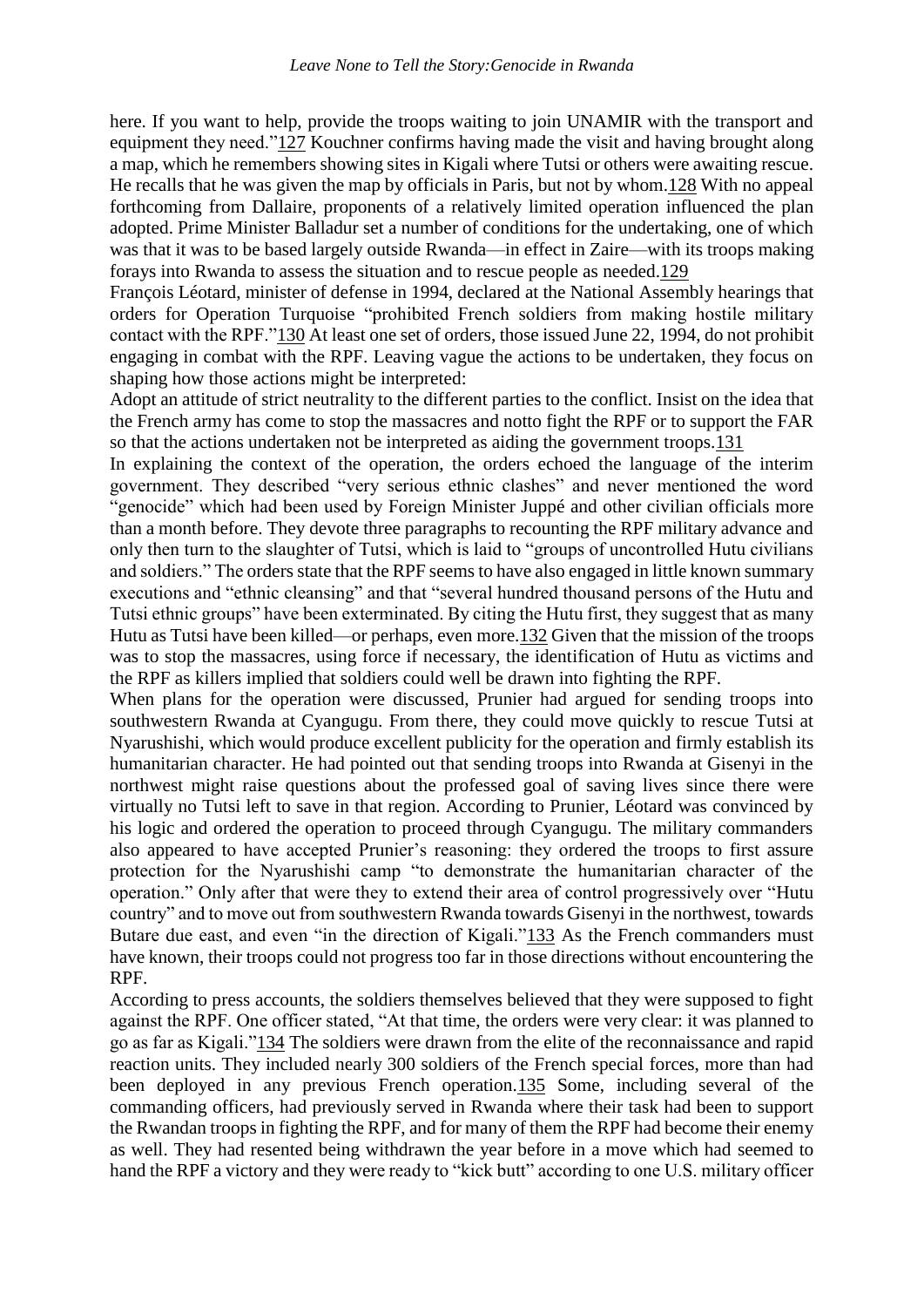who talked frequently with several of them[.136](https://www.hrw.org/reports/1999/rwanda/Geno15-8-02.htm#P581_189742) The soldiers were well equipped to do just that with more than one hundred armored vehicles, a battery of 120mm. mortars, ten helicopters, four ground-attack jet planes and four reconnaissance jet planes. Amply supplied with heavy weaponry, the force lacked the ordinary vehicles, like trucks, needed to pick up civilians and ferry them to safety[.137](https://www.hrw.org/reports/1999/rwanda/Geno15-8-02.htm#P582_190244)

The French authorities had initially hoped for some kind of international intervention, but in the end found only the Senegalese willing to send soldiers for the operation. They asked the Security Council for a Chapter VII mandate to cover Operation Turquoise, thus following the course suggested by the secretary-general on April 29. With the difficulties that the U.N. was experiencing in organizing UNAMIR II, it would have been difficult for the Security Council to refuse the request. When the French authorities decided to move, they wanted immediate action, probably because they feared the Rwandan government forces were so close to defeat. They were ready to send troops without a resolution and on the basis of 'less formal cover," if the secretary-general agreed[.138](https://www.hrw.org/reports/1999/rwanda/Geno15-8-02.htm#P584_191054) The French government did not even wait for the Security Council decision and landed its troops in Goma, which was to serve as the rear-base of the operation, hours before the council, with five abstentions, voted the mandate for Operation Turquoise[.139](https://www.hrw.org/reports/1999/rwanda/Geno15-8-02.htm#P585_191392)

As planned, one detachment of troops entered Rwanda in the southwest and went directly to Nyarushishi. They were accompanied by the expected entourage of journalists who published the desired favorable reports about the rescue operation. Col. Didier Thibault was in command. According to Prunier, Thibault was a false name being used by Col. Didier Tauzin, who had previously served as an adviser to the Rwandan army. The investigative commission identified Tauzin as head of the French operation that had helped the Rwandan forces "spectacularly save the situation" in turning back the RPF offensive in February 1993[.140](https://www.hrw.org/reports/1999/rwanda/Geno15-8-02.htm#P587_192099) With much fanfare, Colonel Thibault and his men ordered militia to dismantle their barriers. One French officer confiscated a grenade from a militia member and gave him a reproving lecture before the journalists[.141](https://www.hrw.org/reports/1999/rwanda/Geno15-8-02.htm#P588_192441)

At the very same time, and with virtually no attention from the foreign press, another detachment of 200 elite troops crossed into northwestern Rwanda at Gisenyi and began carrying out reconnaisance in the region[.142](https://www.hrw.org/reports/1999/rwanda/Geno15-8-02.htm#P590_192861) Their arrival in Gisenyi was hailed gleefully by announcers on RTLM and Radio Rwanda[.143](https://www.hrw.org/reports/1999/rwanda/Geno15-8-02.htm#P591_193055) Perhaps the only foreign reporter to cover the story wrote that French troops in the northwest were "discreet." Unlike their fellows to the south, they did not interferewith the militia at the barriers. Within the next day or two, they brought important quantities of equipment and supplies from Goma and set up camps in Gisenyi, ready to protect the town that housed the genocidal government[.144](https://www.hrw.org/reports/1999/rwanda/Geno15-8-02.htm#P592_193528) The troops then moved east some fifteen miles to Mukamira, a military camp where the French had once trained Rwandan soldiers. There they were near Bigogwe, where Barril was supposedly carrying on a training program and well positioned to advance the twelve or so miles to the town of Ruhengeri, which was then besieged by the RPF. On June 24, Colonel Thibault said that the French were considering moving on to Ruhengeri[.145](https://www.hrw.org/reports/1999/rwanda/Geno15-8-02.htm#P593_194069)

In a briefing in Paris on June 23 military spokesmen said that a small detachment had crossed the border to Gisenyi and that a larger force would arrive there subsequently. When questioned in Paris about the deployment two days later, however, Gen. Raymond Germanos, deputy chief of staff of the army, reportedly declared that a first contingent of thirty had crossed into northwestern Rwanda only at noon that day, June 25. It seems unlikely that General Germanos, identified as the officer in charge of the operation, did not know of the earlier deployment[.146](https://www.hrw.org/reports/1999/rwanda/Geno15-8-02.htm#P595_194717) Perhaps he was simply distinguishing between information relating to humanitarian concerns and that dealing with "military secrets," a practice recommended in a confidential, official document about Operation Turquoise[.147](https://www.hrw.org/reports/1999/rwanda/Geno15-8-02.htm#P596_195089) The inaccurate information delivered by General Germanos and the absence of discussion about the deployment in the northwest at the time and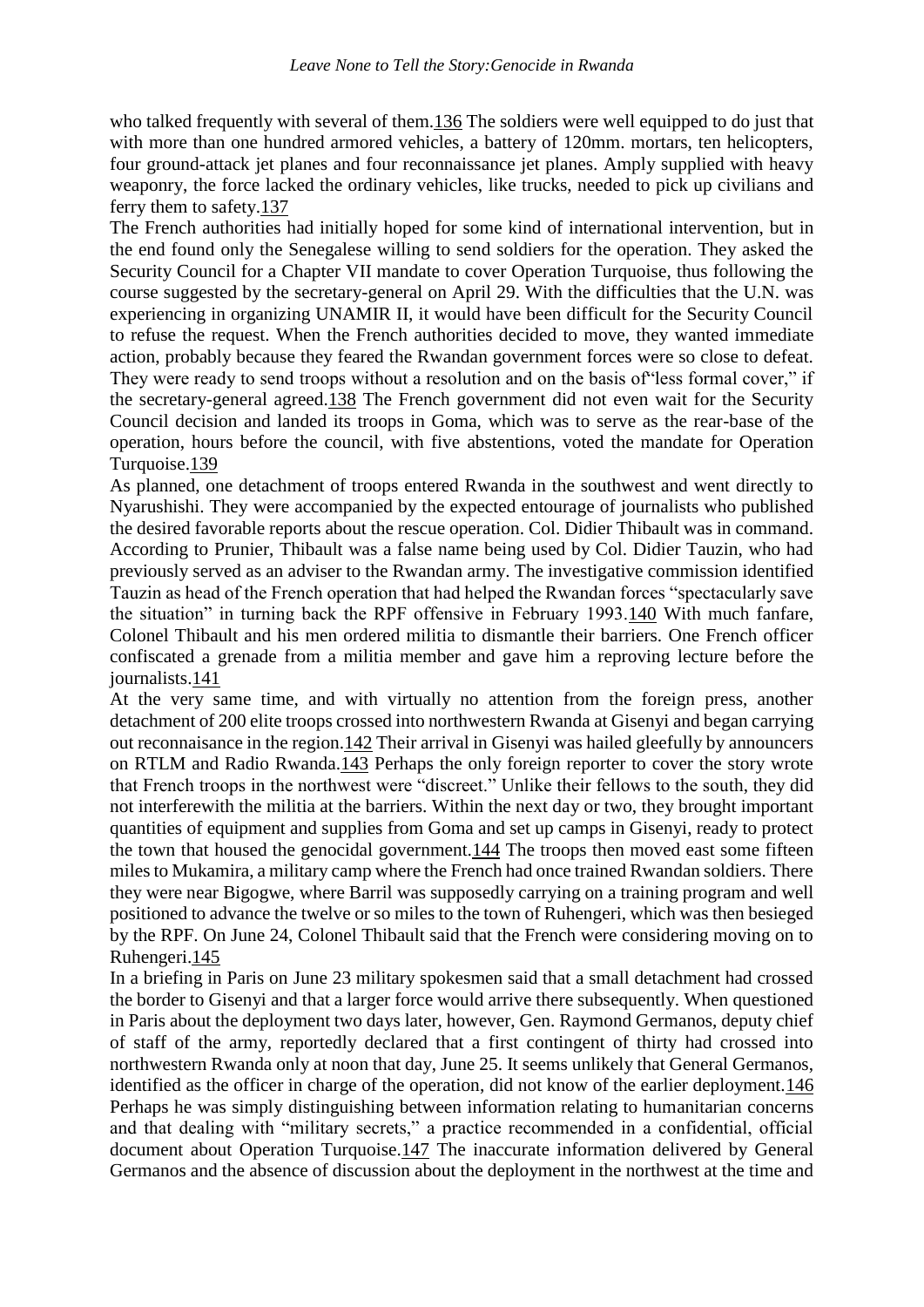since—including in the report of the investigative commission—suggest that it was part of the "military secrets" of Operation Turquoise[.148](https://www.hrw.org/reports/1999/rwanda/Geno15-8-02.htm#P597_195414)

The French commanders ordered their troops to encourage local civilian and military officials to "reestablish their authority," persisting in their view that the genocide resulted from governmental failure rather than governmental success[.149](https://www.hrw.org/reports/1999/rwanda/Geno15-8-02.htm#P599_195937) The French soldiers followed orders. Even in regions where they dismantled barriers and chased away militia, they took no action against local authorities. They worked every day with Prefects Kayishema and Bagambiki and many of their subordinates, even though well aware of the evidence against them. Colonel Thibault described the Rwandan government and army as "legal organisations," meanwhile admitting that some of their officials "might have blood on their hands.["150](https://www.hrw.org/reports/1999/rwanda/Geno15-8-02.htm#P600_196494) He declared that he had no mandate to replace these people and that "the legitimacy of this government is not my problem.["151](https://www.hrw.org/reports/1999/rwanda/Geno15-8-02.htm#P601_196705) Thibault's opinions reflected those held at the highest levels of the French government. When questioned at the Presidency in early July, Bruno Delaye, the African adviser to Mitterrand, defended French collaboration with local authorities. He said that France had no choice but to continue relying on them because it lacked the personnel to replace them[.152](https://www.hrw.org/reports/1999/rwanda/Geno15-8-02.htm#P602_197195)

Rwandan authorities at first believed that Operation Turquoise was the rescue mission promised by Huchon and they immediately became more assertive towards the RPF and towards UNAMIR[.153](https://www.hrw.org/reports/1999/rwanda/Geno15-8-02.htm#P604_197434) Once French troops landed in Gisenyi and moved towards Ruhengeri, General Bizimungu—convinced a week before that the war was lost—declared that his forces would soon be launching an offensive against the RPF[.154](https://www.hrw.org/reports/1999/rwanda/Geno15-8-02.htm#P605_197712) Ordinary people too anticipated French support and welcomed the troops with cheers, flowers, and banners. At one barrier a member of the Interahamwe "sporting a straw hat painted to resemble the tricolour, posed for thecamera with his weapons—bows and arrows, a spear, and a machete—in front of a sign that read, "Vive" La France.["155](https://www.hrw.org/reports/1999/rwanda/Geno15-8-02.htm#P606_198140) The prefect of Gikongoro assured a warm welcome by having residents of the prefectural center gather to rehearse their "spontaneous" cheers and in Gisenyi authorities deployed entire schools of children to wave little French flags[.156](https://www.hrw.org/reports/1999/rwanda/Geno15-8-02.htm#P607_198440)

As the dismantling of barriers in Cyangugu became known, some militia and government officials expressed anger and disappointment at the French. RTLM announcer Valerie Bemeriki sought to prevent any further erosion in relations between the interim government and the foreign troops. She urged listeners to make special efforts to seek out the French soldiers, to sing and dance for them, drink with them, invite them for dinner, and serve as guides when they went out in their cars. All these occasions should be used, she advised, to explain to them the "problem of Hutu and Tutsi" and the "wickedness of the Inyenzi and their supporters.["157](https://www.hrw.org/reports/1999/rwanda/Geno15-8-02.htm#P609_199198) Announcer Gaspard Gahigi harangued the French about not interfering with roadblocks and directed officials to prepare people at the barriers with appropriate responses should the French ask what they were doing[.158](https://www.hrw.org/reports/1999/rwanda/Geno15-8-02.htm#P610_199446)

Several days after arriving in Cyangugu, Colonel Thibault and some of his troops moved further east to establish a base at the town of Gikongoro. There they took no action against militia and did not react to civilians carrying grenades. Asked why, Thibault reportedly answered that "the French army has no authority to disarm the militia or dismantle the road-blocks even though they are a threat to civilian lives.["159](https://www.hrw.org/reports/1999/rwanda/Geno15-8-02.htm#P612_199889) French soldiers did confiscate a limited number of weapons from militia on an "empirical" basis according to a later statement by Colonel Thibaut. They reportedly collected about one hundred firearms Gikongoro and another one hundred in Kibuye. In some regions, the French soldiers permitted civilians to retain their arms if the local administrators indicated this was necessary "to assureusual police missions.["160](https://www.hrw.org/reports/1999/rwanda/Geno15-8-02.htm#P613_200457) It is unclear why the French soldiers were ready to dismantle barriers and collect grenades in Cyangugu and not in Gisenyi or Gikongoro. Perhaps after having established the "humanitarian" nature of the operation in the first few days, they believed that it was no longer necessary to impress journalists. Perhaps as criticism by interim authorities grew, they wished to minimize any cause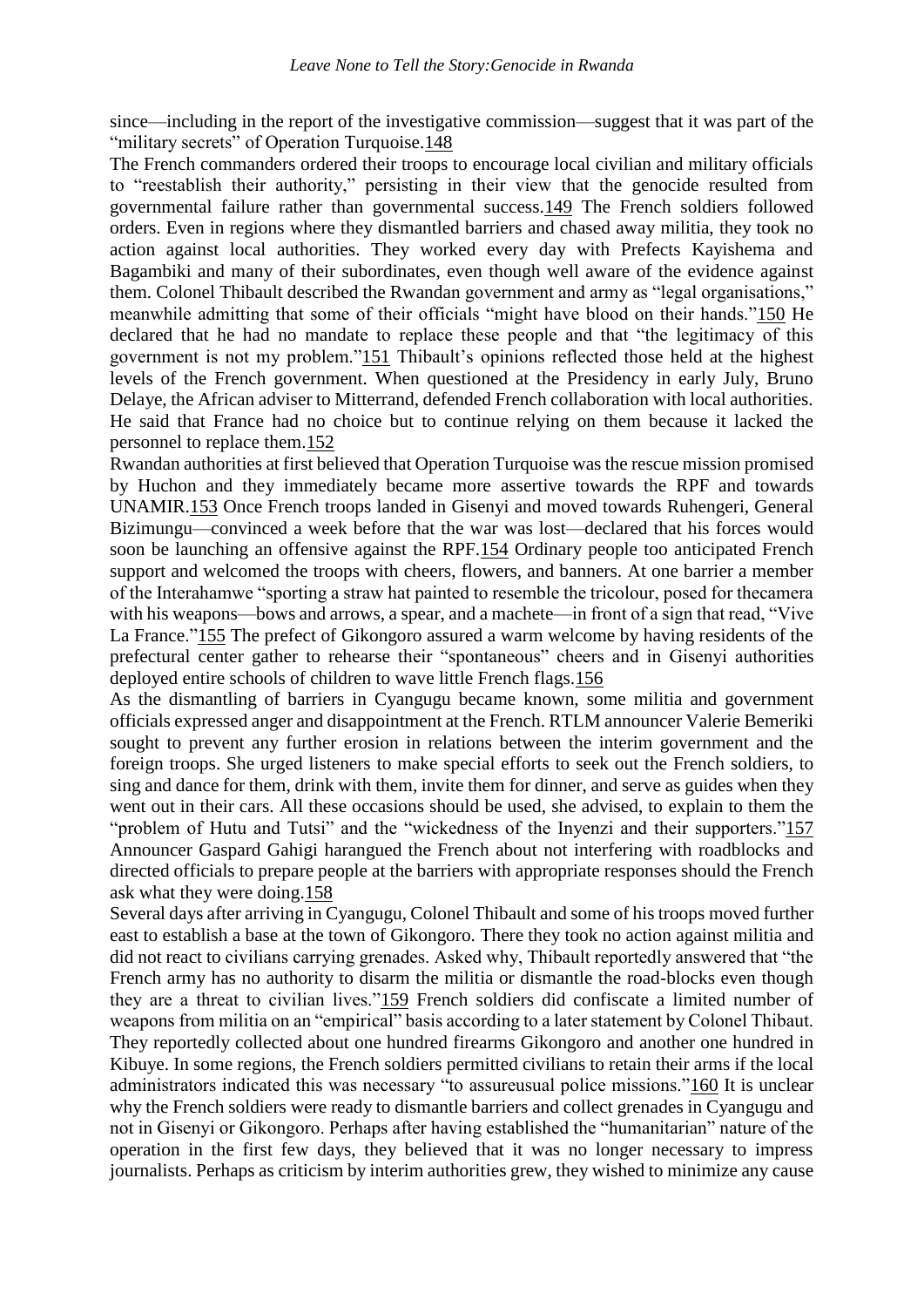of conflict with them[.161](https://www.hrw.org/reports/1999/rwanda/Geno15-8-02.htm#P614_200957) Or perhaps, as an official telegram reported in early July, they feared "provoking a general reaction" against their troops by militia or government forces[.162](https://www.hrw.org/reports/1999/rwanda/Geno15-8-02.htm#P615_201201) In Paris as well as in the region, high-ranking officers expressed this concern just as others in New York and elsewhere had previously voiced anxiety over the risk of injury to UNAMIR soldiers[.163](https://www.hrw.org/reports/1999/rwanda/Geno15-8-02.htm#P616_201411) The readiness of French soldiers to be swayed by local authorities accounts in part for their slowness in rescuing Tutsi at Bisesero, an incident that came to symbolize French indifference to the genocide. On June 26, journalist Sam Kiley informed French soldiers that Tutsi were being attacked nightly at Bisesero, the site of long-standing resistance described above. He showed them on a map exactly where the Tutsi were located, only a few miles distant from a French camp[.164](https://www.hrw.org/reports/1999/rwanda/Geno15-8-02.htm#P618_202173) The commanding officer, Capt. Marin Gillier, sent a small patrol in that direction the next day. According to Tutsi survivors, they spoke with these soldiers who promised to return in three days. The Tutsi relate that the soldiers were accompanied by local authorities and that by having come out to speak with the French, they exposed themselves to an attack soon after that killed many of theirnumber[.165](https://www.hrw.org/reports/1999/rwanda/Geno15-8-02.htm#P619_202869) According to Gillier's account, the patrol found no Tutsi but were told by local authorities that RPF infiltrators had penetrated the region and were threatening them[.166](https://www.hrw.org/reports/1999/rwanda/Geno15-8-02.htm#P620_203126) French soldiers had observed weapons fire on at least one occasion at Bisesero and Gillier knew, as he told reporters, that people were being killed every night. But he remarked that he did not want to "get involved in politics" and declined to say who were the victims and who the killers[.167](https://www.hrw.org/reports/1999/rwanda/Geno15-8-02.htm#P621_203504)

Gillier requested permission on June 27 and again on June 28 to investigate the situation in Bisesero. He received no response and hesitated to move on his own authority, he later explained, because his forces—according to the press nearly seventy elite French troops might be put at risk[.168](https://www.hrw.org/reports/1999/rwanda/Geno15-8-02.htm#P623_203873) The general staff of the operation, presumably referring to information Gillier had received from local authorities, told journalists that as many as one to two thousand well-armed RPF soldiers might have penetrated the government lines and infiltrated to the banks of Lake Kivu[.169](https://www.hrw.org/reports/1999/rwanda/Geno15-8-02.htm#P624_204240) Remarkably enough, elite reconnaisance troops, equipped with such equipment as night-vision goggles, had found no evidence of infiltration and the commanding officers of the operation, with numerous sophisticated helicopters and airplanes at their disposition, apparently ordered no aerial reconnaissance to discover whether any RPF troops were actually in the area.

On June 29, Defense Minister François Léotard came to the French post near Bisesero on an inspection visit. Gillier briefed him on the situation, including the possibility that there were Tutsi needing rescue in the area. According to *New York Times* correspondent Raymond Bonner, who interviewed soldiers on the spot, Léotard "rejected any operation to evacuate or protect the embattled Tutsi at Bisesero," saying that the French did not have enough troops to protect everyone. A French journalist, however, reported that as Léotard was leaving, he turned backunder the persistent questioning of the *New York Times* correspondent and ordered that troops be sent the next day. This account does not indicate where the soldiers were to be sent. Gillier later reported that their objective was to offer evacuation to a French priest at a church beyond Bisesero. He described locating the endangered Tutsi as an accident, the result of a chance sighting by some of his soldiers. Once he and most of his troops arrived at the church on June 30, he received a radio message from another part of the group who had turned back after having seen "some people different from those we had encountered since our arrival." They had discovered the Tutsi and called for urgent help[.170](https://www.hrw.org/reports/1999/rwanda/Geno15-8-02.htm#P626_205985)

When Gillier and the rest of his force reached the site, they had no trouble seeing who were the killers and who the victims. A band of armed assailants had gathered on a nearby hill as the ragged, starving and wounded Tutsi survivors emerged from the bushes and caves. Confronted finally with the reality of the genocide, these French troops provided protection, food and medical help to the Tutsi survivors. Some 300 of the 800 who straggled out of the bush needed medical attention, about one hundred of them urgently so[.171](https://www.hrw.org/reports/1999/rwanda/Geno15-8-02.htm#P628_207014)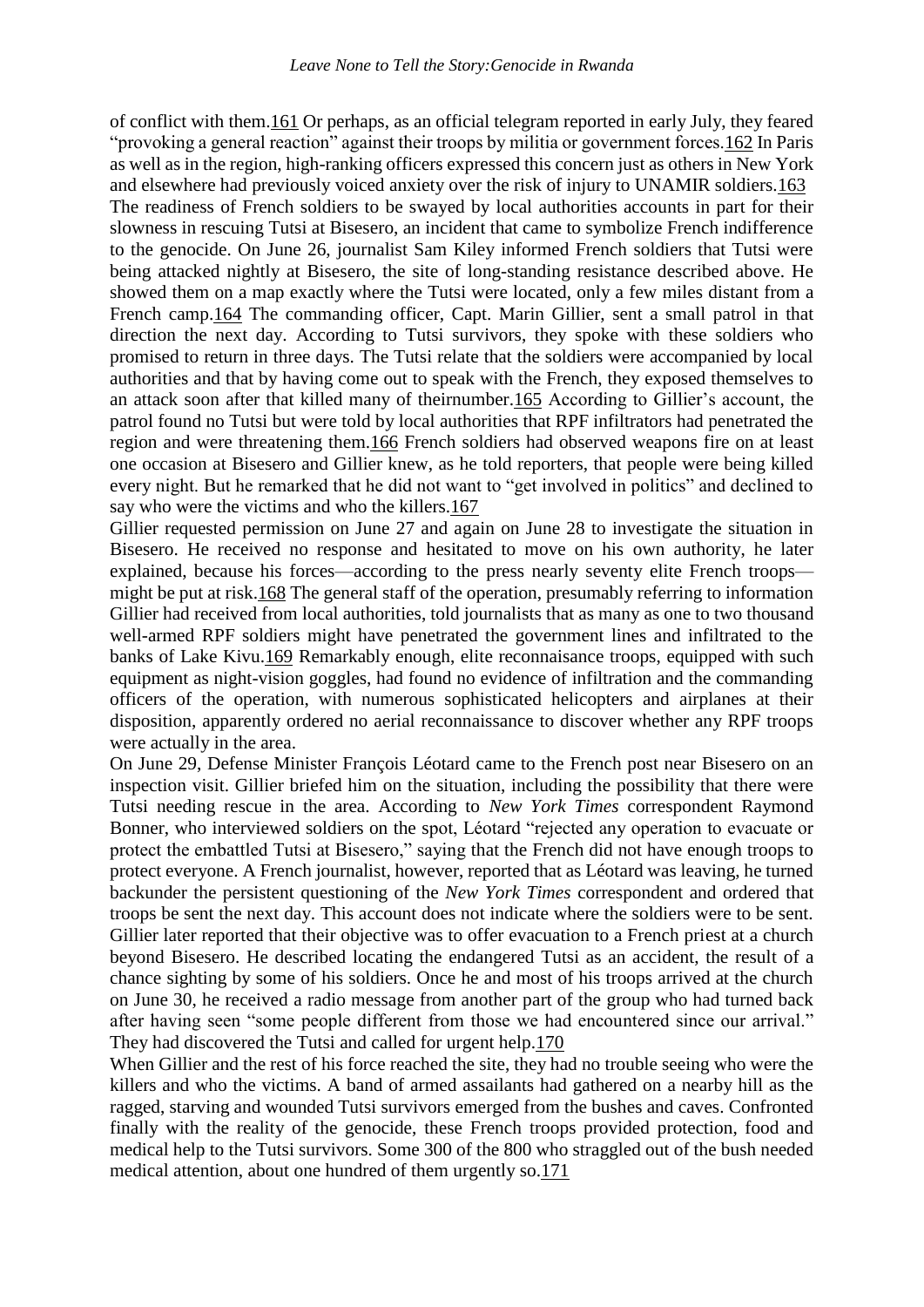The next morning, the soldiers walked through Bisesero valley, which had been inaccessible to their vehicles, and discovered hundreds of bodies, many of persons recently slain. It was, Gillier reported, "intolerable.["172](https://www.hrw.org/reports/1999/rwanda/Geno15-8-02.htm#P630_207318) He urged a television cameraman to film the corpses, saying "People must see this.["173](https://www.hrw.org/reports/1999/rwanda/Geno15-8-02.htm#P631_207417) The soldiers discovered no weapons or other evidence that the Tutsi were RPF infiltrators, leading Sgt. Maj. Thierry Prungnaud to complain, "We were manipulated. We thought the Hutu were the good guys and the victims.["174](https://www.hrw.org/reports/1999/rwanda/Geno15-8-02.htm#P632_207724) Some of the soldiers who had been pleased at first by the warm welcome from militia now rejected their professions of friendship. As one said, "I've had enough of being cheered by murderers.["175](https://www.hrw.org/reports/1999/rwanda/Geno15-8-02.htm#P633_207921) One French officer who had instructed soldiers of the Presidential Guard broke down and cried so moved was he at the crimes that might have been committed by men whom he had trained[.176](https://www.hrw.org/reports/1999/rwanda/Geno15-8-02.htm#P634_208151) The commander of Operation Turquoise, General Lafourcade, declared that Rwandan officials had engaged in a deception to keep the French from intervening at Bisesero[.177](https://www.hrw.org/reports/1999/rwanda/Geno15-8-02.htm#P635_208415)

Recognizing the crimes and deceptions of the genocidal authorities, however, did not make French military officers any more conciliatory towards the RPF. Seeing the government defense of Kigali crumbling before a persistent RPF attack, military experts in Paris predicted a "catastrophe" if the RPF were to win a "total victory.["178](https://www.hrw.org/reports/1999/rwanda/Geno15-8-02.htm#P637_208982) On June 30, General Germanos ordered French soldiers in the north to maintain their forward position at Mukamira, some ten or twelve miles from the front at Ruhengeri, and directed those in the south to make forays as necessary to evacuate persons at risk in Butare[.179](https://www.hrw.org/reports/1999/rwanda/Geno15-8-02.htm#P638_209352) A small French plane and a helicopter went to Butare on July 1 and returned the next day with some clergy, including the Bishop of Butare, and some faculty from the university[.180](https://www.hrw.org/reports/1999/rwanda/Geno15-8-02.htm#P639_209615) During a second mission on July 3, described above, the French troops were fired on by the RPF. The next day, at noon, French troops at Gikongoro were ordered to hold the line against any RPF advance. They dug in, some of them at least seeming to anticipate combat with some relish. Colonel Thibault reportedly declared that if the RPF challengedthe "line in the sand" drawn by the French, "we will open fire against them without any hesitation...and we have the means.["181](https://www.hrw.org/reports/1999/rwanda/Geno15-8-02.htm#P640_210162)

Rwandan authorities at both local and national levels did their best to incite the French to open conflict with the RPF. Callixte Kalimanzira of the Interior Ministry asked the interim government to appeal urgently to the French to "protect the innocent people threatened by the Inkotanyi" in Butare prefecture[.182](https://www.hrw.org/reports/1999/rwanda/Geno15-8-02.htm#P642_210572) The prefect of Cyangugu insisted that the French must "go into the RPF area and free our civilian population taken as hostages by the rebels," a desire expressed also by the prefects of Butare and Ruhengeri[.183](https://www.hrw.org/reports/1999/rwanda/Geno15-8-02.htm#P643_210878) Foreign Minister Bicamumpaka appealed to France to order its troops to stop the RPF advance and to intervene between the two sides[.184](https://www.hrw.org/reports/1999/rwanda/Geno15-8-02.htm#P644_211234) The head of the Interahamwe, Robert Kajuga, assured a journalist that he was not concerned about the approaching RPF troops. "France is a great power, like America or England. They can stop the war.["185](https://www.hrw.org/reports/1999/rwanda/Geno15-8-02.htm#P645_211510) Radio Rwanda and RTLM alternately pleaded with the French to come to Kigali and promised that they were sure to do so[.186](https://www.hrw.org/reports/1999/rwanda/Geno15-8-02.htm#P646_211697)

On July 6, the French and the RPF decided not to make war[.187](https://www.hrw.org/reports/1999/rwanda/Geno15-8-02.htm#P648_211853) Several days earlier, the French government announced that its forces would stay in Rwanda only if the Security Council authorized the creation of a "secure humanitarian zone" to "ensure that the people are safe from any threat from any side," accordingto Juppé[.188](https://www.hrw.org/reports/1999/rwanda/Geno15-8-02.htm#P649_212205) The Security Council never authorized or approved the zone, but did acknowledge what amounted to a unilateral extension of the French mandate. The zone encompassed the southwestern quadrant of the country but did not include any of the northwest, nor did it reach to Kigali. French withdrawal from Gisenyi took place unheralded, presumably on or about July 5, and left the interim government and its troops without foreign protection in the northwest. French authorities thus signaled their readiness to stand aside for an RPF advance almost certain to result in the "total victory" that they had deplored just days before. In all likelihood, the withdrawal and the acceptance that it symbolized constituted part of an unpublicized agreement which ended the confrontation with the RPF.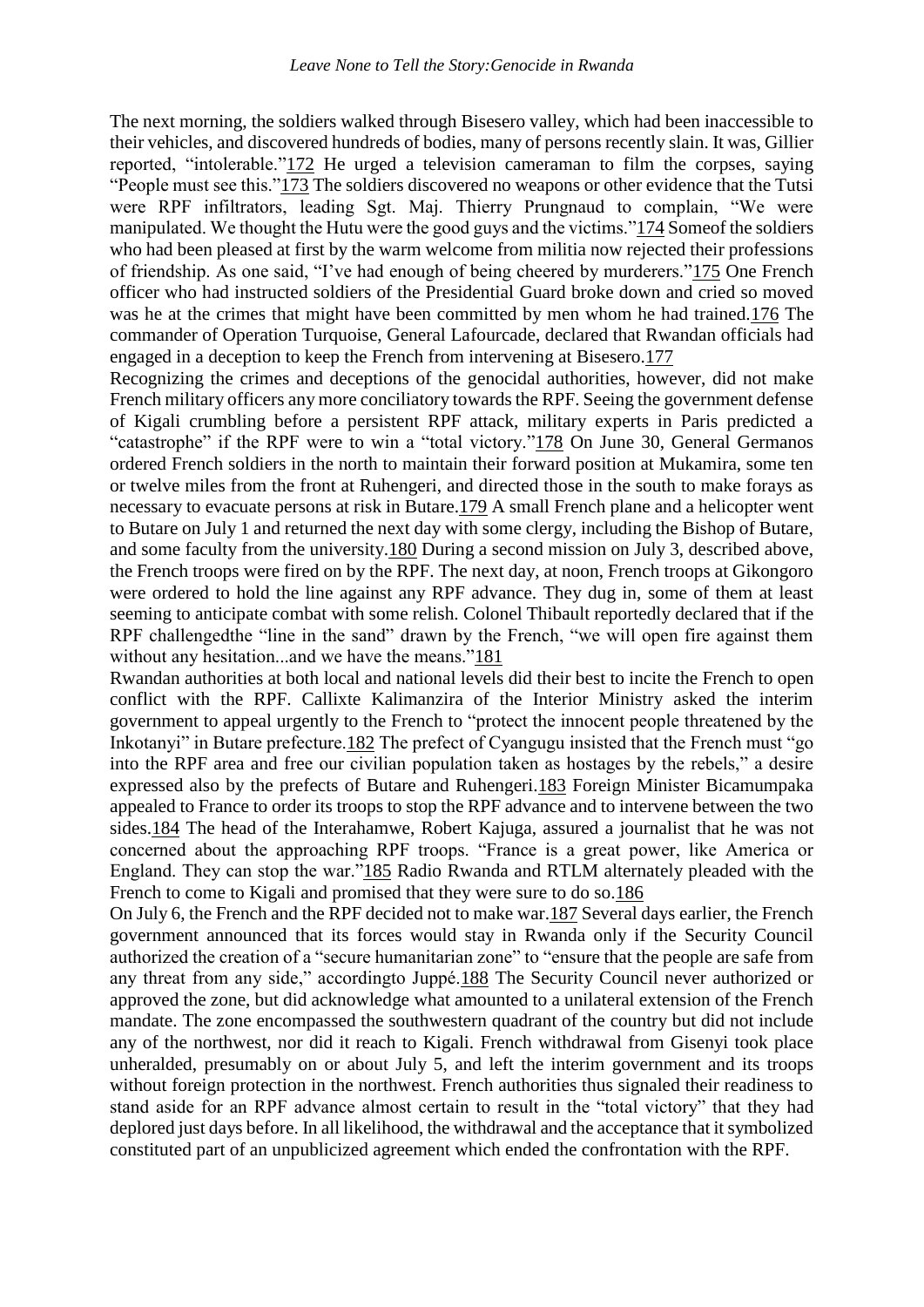Obviously distressed at the change in French policy, the interim authorities began to realize that the best they could hope for was passive protection rather than a more aggressive defense[.189](https://www.hrw.org/reports/1999/rwanda/Geno15-8-02.htm#P651_213210) Ferdinand Nahimana, counselor at the Presidency, at first criticized the French bitterly for establishing an "Indian reservation," and then tried to persuade them to extend the zone at least to cover all the territory still more or less controlled by the Rwandan army[.190](https://www.hrw.org/reports/1999/rwanda/Geno15-8-02.htm#P652_213577) Interim Prime Minister Kambanda and Interim President Sindikubwabo each made the same request formally to their French counterparts several days later, Sindikubwabo stressing the need to save nearly four million people threatened by massacres by the RPF[.191](https://www.hrw.org/reports/1999/rwanda/Geno15-8-02.htm#P653_213960)

Once the French backed off from combat with the RPF, the French representative at Goma, Yannick Gérard, deputy director of African and Malagasay Affairs at the Ministry of Foreign Affairs, advocated severing links clearly and publicly with the interim government. He pointed out that Washington was preparing to do so and advised Paris:

Their collective responsibility in calls to murder over Radio Mille Collines during these months seems to me well established. Members of this government cannot in any case, be considered valid interlocutors for a politicalsettlement. Their usefulness lay in facilitating the good operation of Operation Turquoise. Now they will only try to complicate our task[.192](https://www.hrw.org/reports/1999/rwanda/Geno15-8-02.htm#P657_214748)

Gérard wrote the next day that further contact with the "discredited authorities" would be "useless and even harmful." He concluded, "We have nothing more to say to them, except to get lost as fast as possible.["193](https://www.hrw.org/reports/1999/rwanda/Geno15-8-02.htm#P660_214974)

Administrative officials, members of militia and Rwandan army soldiers flooded into the secure zone along with ordinary civilians who feared the RPF advance. At this time, both officials and RTLM were ordering people to flee and warning that the RPF would surely kill them if they did not. The French joined in such warnings, telling people in Butare to flee west to Gikongoro and later warning people in Cyangugu to seek refuge across the border in Zaire[.194](https://www.hrw.org/reports/1999/rwanda/Geno15-8-02.htm#P662_215445) On July 11, the commanding officer of Operation Turquoise reportedly stated that officials of the interim government could seek asylum in the zone if the RPF took Gisenyi[.195](https://www.hrw.org/reports/1999/rwanda/Geno15-8-02.htm#P663_215768) Three days later, the Foreign Ministry in Paris countermanded the invitation and asked its local representative to inform Rwandan authorities that they were not welcome[.196](https://www.hrw.org/reports/1999/rwanda/Geno15-8-02.htm#P664_215974) General Lafourcade informed Gérard on July 15, however, that several important figures of the interim government—they turned out to be the interim prime minister and interim president—were in Cyangugu and reconstituting their government. The ambassador immediately notified Paris:

Since we consider their presence undesirable in the secure humanitarian zone and knowing as we do that the authorities bear a heavy responsibility for the genocide, we have no other choice, whatever the difficulties, but arrestingthem or putting them immediately under house arrest until a competent international judicial authority decides their case[.197](https://www.hrw.org/reports/1999/rwanda/Geno15-8-02.htm#P667_216693)

The question of arrests involved also the numerous local authorities with whom the French had been collaborating, including the prefects of Kibuye and Cyangugu. As of July 10, French officers had compiled detailed information about their responsibilities in the genocide, which they had presumably communicated promptly to Paris[.198](https://www.hrw.org/reports/1999/rwanda/Geno15-8-02.htm#P670_217037)

Gérard's insistence that the interim authorities be arrested seemed to accord with the position taken by Foreign Minister Juppé three weeks before when he wrote that "France will make no accomodation with the killers and their commanders...[and] demands that those responsible for these genocides be judged.["199](https://www.hrw.org/reports/1999/rwanda/Geno15-8-02.htm#P672_217442) At the Presidency, however, Bruno Delaye insisted that arresting those accused of genocide did not fall within the French mandate. On July 16, the Foreign Ministry bowed to this view. In an uncanny echo of the pretexts used to explain U.N. failure to act, it declared that "our mandate does not authorize us to arrest them on our own authority. Such a task could undermine our neutrality, the best guarantee of our effectiveness.["200](https://www.hrw.org/reports/1999/rwanda/Geno15-8-02.htm#P673_217935) The French government could have requested that the mandate be changed or could have unilaterally redefined the mandate, as it had in effect done by creating the secure humanitarian zone. Instead the French government, like the U.N., hid behind the cover of legal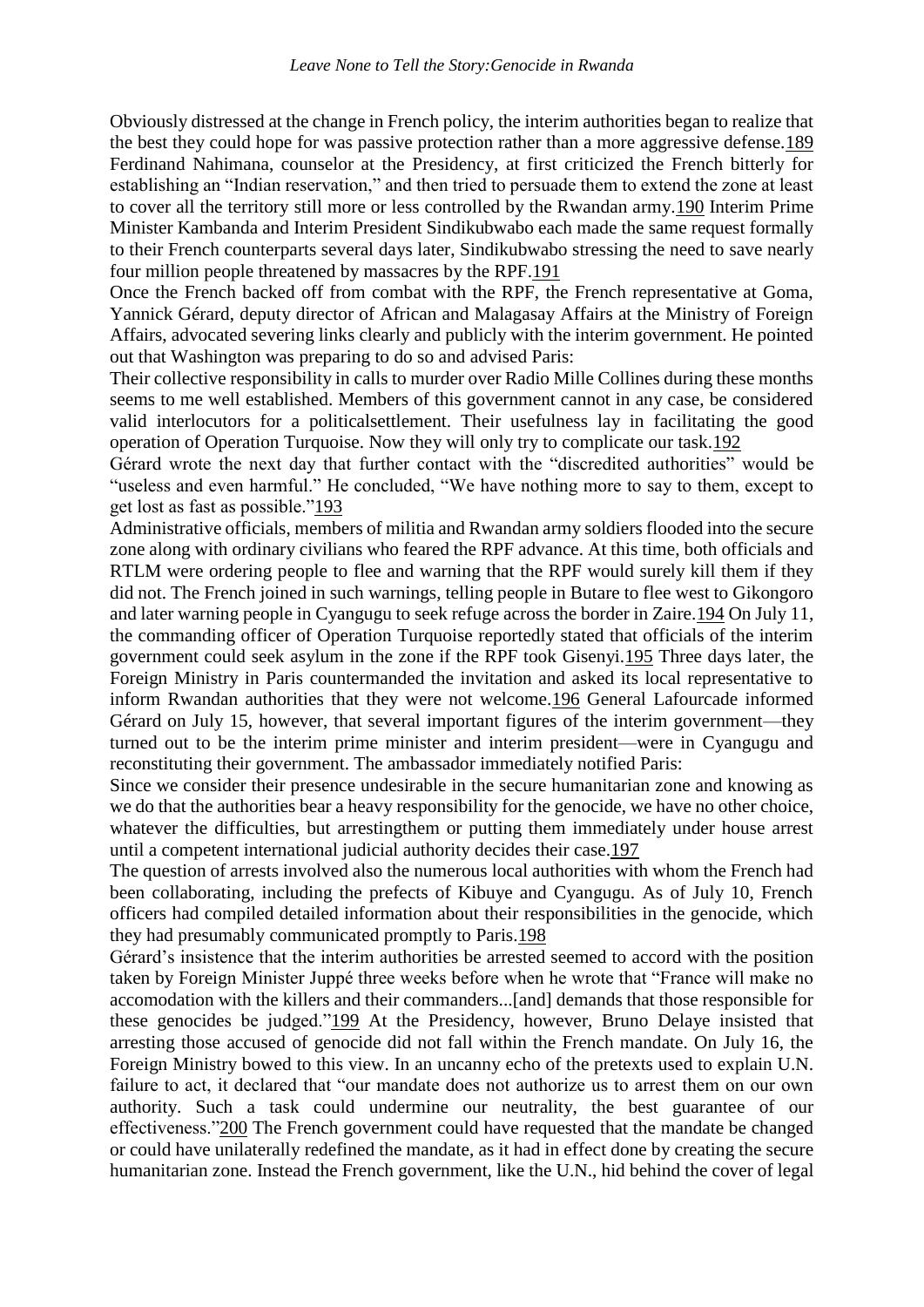technicalities. After all the important authorities had left the zone, the French arrested a small number of persons who had not held government posts. In one case, they arrested nine persons accused of genocide, but failed to transfer them, as had been promised, to U.N. custody[.201](https://www.hrw.org/reports/1999/rwanda/Geno15-8-02.htm#P674_218566) When the French government declared that it would not arrest genocidal leaders, it was criticized at the U.N. and elsewhere for protecting persons guilty ofgenocide[.202](https://www.hrw.org/reports/1999/rwanda/Geno15-8-02.htm#P676_218786) To end these criticisms and to avoid embarassment should the newly established Kigali government ask for these persons to be handed over to them, French authorities wanted them to leave the zone quickly. General Lafourcade maintains that once the Rwandan authorities understood that they were unwelcome, they left the zone on their own initiative and without French assistance[.203](https://www.hrw.org/reports/1999/rwanda/Geno15-8-02.htm#P677_219257) A French military journal reported in October 1994, however, that the tactical general staff "initiated and organized" the evacuation of the transitional government to Zaire on July 17[.204](https://www.hrw.org/reports/1999/rwanda/Geno15-8-02.htm#P678_219460) The report of the investigative commission confirms that French troops evacuated former prime minister Dismas Nsengiyaremye, who was to be part of the transitional government, from Cyangugu by air on July 17[.205](https://www.hrw.org/reports/1999/rwanda/Geno15-8-02.htm#P679_219768) No charges had been made against Nsengiyaremye, but others who were supposed to serve in the transitional government were at the time serving as ministers in the interim government and were apparently implicated in the genocide: Minister of Defense Augustin Bizimana, Minister of Family and Women's Affairs Pauline Nyiramasuhuko, Minister of Planning André Ntagerura, and Minister of Commerce Justin Mugenzi. Ferdinand Nahimana, who was to serve as minister of higher education in the transitional government, had directed activities at RTLM and was an adviser to the presidency. Official French sources have not indicated if any of these five were part of the transitional government members who benefited from French assistance in leaving Rwanda on or about July 17.

After local officials most implicated in the genocide fled into exile, French soldiers kept the administration functioning through their own efforts and those of Rwandans whom they selected on the spot[.206](https://www.hrw.org/reports/1999/rwanda/Geno15-8-02.htm#P681_220825) Presumably they could have achieved the same results several weeks before at a time when Delaye and others had asserted it was impossible for the French to replace local officials.

When French authorities decided to sever ties with the interim government, they continued to hope that some military officers could serve as valid representatives of the "Hutu" force that they wished to support. In a telegram of July 7, Gérard commented on the continuing authority of General Bizimungu. Expressing a wish that sounds almost like a directive, he wrote:

...it would be very desirable for the chief of staff of the FAR to dissociate himself very quickly politically from the Gisenyi authorities in order to strengthen his position as an interlocutor and negotiator[.207](https://www.hrw.org/reports/1999/rwanda/Geno15-8-02.htm#P685_221599)

Bizimungu did not disavow the genocide, but other officers did, as discussed below. French soldiers evacuated at least some of those officers, perhaps hoping one of them would take the leadership role they had wanted Bizimungu to play[.208](https://www.hrw.org/reports/1999/rwanda/Geno15-8-02.htm#P688_221922) Journalist Sam Kiley charged that French soldiers who arrived in Butare on July 1 also evacuated Colonel Bagosora, flying him out on July 2 along with a small number of other persons. Kiley's source was a high-ranking French officer who knew Bagosora well and who had reason to be well-informed about the details of the operation[.209](https://www.hrw.org/reports/1999/rwanda/Geno15-8-02.htm#P689_222348) If the French did indeed provide this service for Bagosora, it was a mark of surprising consideration for a man who was characterized as "filth" by a French officer who dealt with him regularly[.210](https://www.hrw.org/reports/1999/rwanda/Geno15-8-02.htm#P690_222683)

The French authorities permitted Rwandan soldiers to remain in and to transit through the secure zone without hindrance. In most circumstances they did not disarm them and in some cases, they assisted them on their way. One foreign soldier witnessed French soldiers refueling Rwandan army trucks before they departed for Zaire with their loads of goods looted from local homes and businesses. In Zaire, French soldiers drove their Rwandan colleagues around in official vehicles and, according to the report of the investigative commission,French soldiers delivered ten tons of food to Rwandan troops at Goma on July 21, 1994[.211](https://www.hrw.org/reports/1999/rwanda/Geno15-8-02.htm#P692_223394)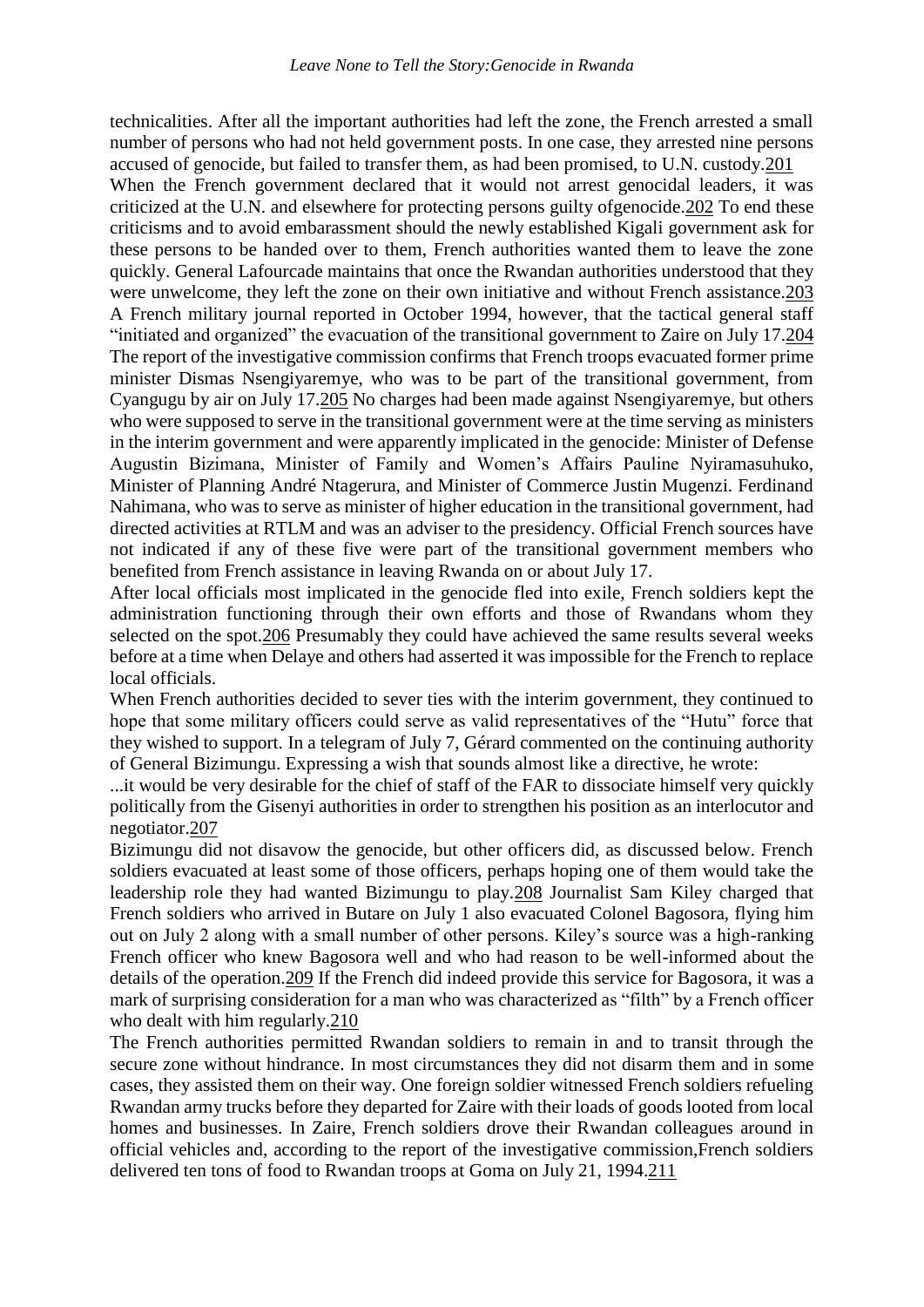In the first days of the operation, the French authorities showed little interest in blocking RTLM or Radio Rwanda, but once those stations began propaganda hostile to the French forces, France announced at the U.N. that it would do everything possible to silence them. French officers made contact with the broadcasters of Radio Rwanda, who were operating in the secure humanitarian zone, and quickly obliged them to change the tone of their comments. When Bruno Delaye was asked to end broadcasts of RTLM, he said that the mandate did not cover such an operation and that, in any case, French forces had been unable to find its transmitters. But within days of beginning work on the problem, French agents were also able to locate some of the relay stations used by RTLM and to destroy them[.212](https://www.hrw.org/reports/1999/rwanda/Geno15-8-02.htm#P694_224285)

Once the staunchest supporter of the interim government, France finally provided the resources that saved a substantial number of its intended victims. As the RPF advanced in June, killers hurried to finish their "work." The RPF managed to save thousands as it moved forward, but could not have reached the southwest and west quickly enough to save the groups of Tutsi already exhausted by months of attack, hunger and flight, who were hidden on mountain tops or in river valleys. The thousands who were confined at Nyarushishi were safe only because the local National Police commander, Lieutenant Colonel Bavugamenshi, insisted on protecting them. Had he been removed, they too would have faced attack and possible extermination before the RPF could have reached them[.213](https://www.hrw.org/reports/1999/rwanda/Geno15-8-02.htm#P696_225202) To all those people, the French soldiers who came to their rescue were saviors, regardless of what had moved officials in Paris to send them to Rwanda.

According to French estimates, their 2,500 elite soldiers, equipped with the best equipment available, saved some 8,000 to 10,000 people at Nyarushishi, another 1,100 at Bisesero and another 6,000 in Gikongoro, a total of approximately15,000 to 17,000 people[.214](https://www.hrw.org/reports/1999/rwanda/Geno15-8-02.htm#P698_225688) UNAMIR, with its barely 500 men, poorly armed and equipped, protected at one time nearly twice that number. Like members of the U.N., the French could and did save lives when it suited their interests. And, when it did not, they too hid behind excuses of insufficient troops and concerns for their safety or they used a supposed commitment to adhering to the mandate or to preserving neutrality as pretexts for inaction.

## **[Footnotes]**

100 Patrick de Saint-Exupéry, "France-Rwanda: des mensonges d'Etat."

- 101 Human Rights Watch/FIDH interview, by telephone, Paris, September 22, 1998.
- 102 Christian Chatillon, "Captain Barril," *Playboy* (French edition), March 1995, no. 29, p. 16.
- 103 Human Rights Watch/FIDH interview, by telephone, Paris, September 22, 1998.
- 104 Human Rights Watch/FIDH interviews, Brussels, May 26 and August 1, 1997, July 22, 1998.
- 105 Assemblée Nationale, Mission d'information commune, *Enquête,* Tome II, Annexes, p. 570.

106 Human Rights Watch/FIDH interview, by telephone, Paris, September 22, 1998.

107 Human Rights Watch/FIDH interviews, Brussels, August 1, 1997 and June 22, 1998; by telephone, July 22, 1998.

108 Human Rights Watch/FIDH interview, Toronto, September 16, 1997.

109 Human Rights Watch/FIDH interview, Brussels, October 19, 1997; Kamanzi, *Rwanda, Du Génocide à la Defaite*, p. 149, 152.

110 Patrick Saint-Exupéry, "France-Rwanda: Des Mensonges d'Etat," *Le Figaro,* April 2, 1998.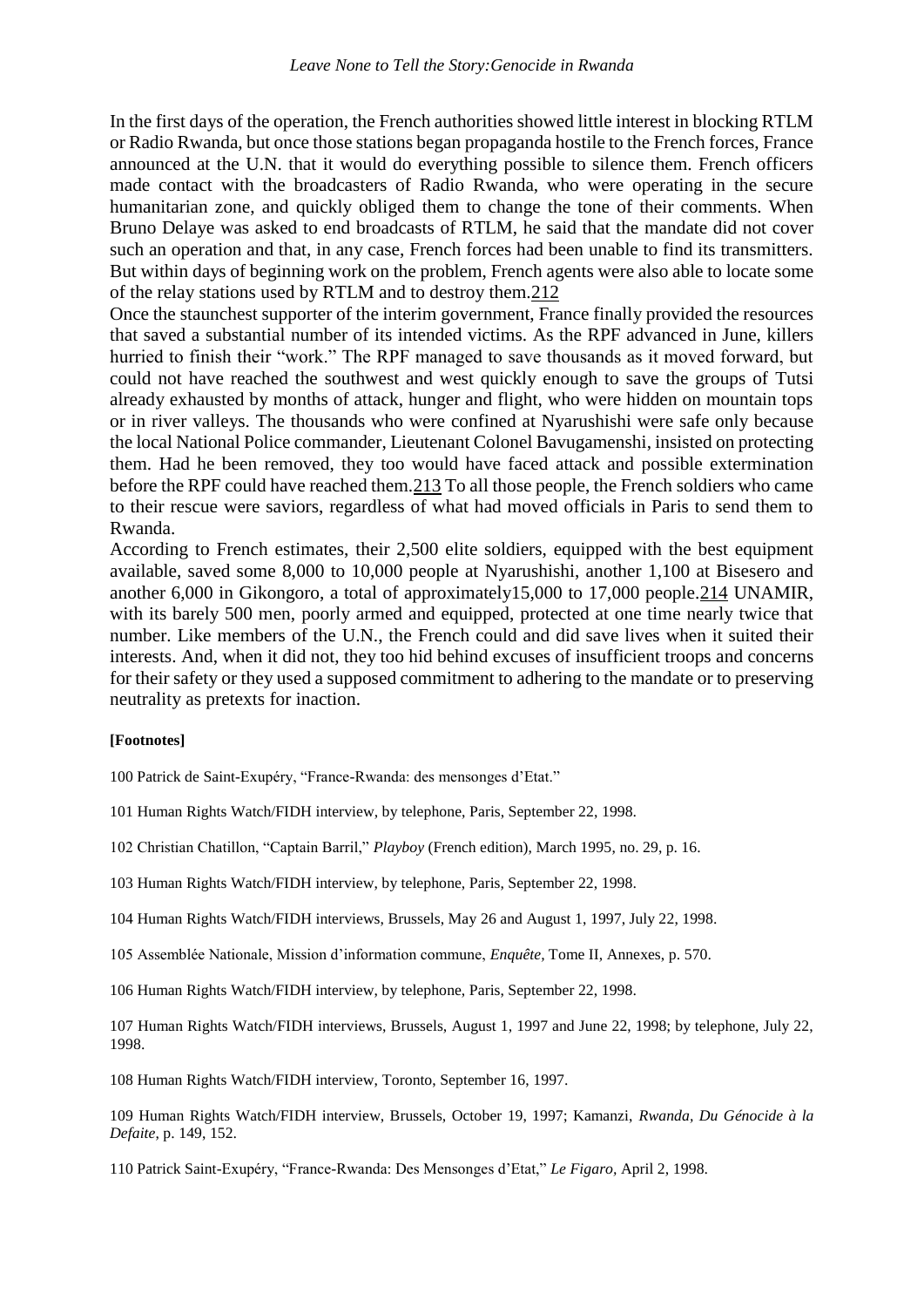111 Patrick Saint-Exupéry, "France-Rwanda: Des Mensonges d'Etat."

112 Juppé, "Intervenir au Rwanda."

113 Assemblée Nationale, Mission d'information commune, *Enquête,* Tome III, Auditions, Volume I, pp. 88-90.

114 Prunier, *The Rwanda Crisis,* p.285.

115 Assemblée Nationale, Mission d'information commune, *Enquête,* Tome I, Rapport, p. 306.

116 Ibid., p. 307.

117 Assemblée Nationale, Mission d'information commune, *Enquête,* Tome III, Auditions, Volume I, p. 395; Jean-Hervé Bradol and Anne Guibert, "Le temps des assassins et l'espace humanitaire, Rwanda, Kivu, 1994- 1997," *Herodote*, Nos. 86-87, 1997, pp. 123-4.

118 Assemblée Nationale, Mission d'information commune, *Enquête,* Tome III, Auditions, Volume I, p. 426.

119 Assemblée Nationale, Mission d'information commune, *Enquête,* Tome I, Rapport, p. 344.

120 Assemblée Nationale, Mission d'information commune, *Enquête,* Tome II, Annexes, p. 572.

121 Human Rights Watch/FIDH interview, by telephone, November 14, 1998.

122 Prunier, *The Rwanda Crisis,* p. 281; Bradol and Guibert, "Le temps des assassins et l'espace humanitaire," pp. 123-4.

123 Human Rights Watch/FIDH interviews, Brussels, November 8, 1998.

124 Assemblée Nationale, Mission d'information commune, *Enquête,* Tome III, Auditions, Volume I, p. 347.

125 Ibid., p. 417.

126 Human Rights Watch/FIDH interview, by telephone, August 3, 1998; Prunier, *The Rwanda Crisis,* pp. 284-5.

127 Human Rights Watch/FIDH interview, Toronto, September 16, 1997.

128 Human Rights Watch/FIDH interview, by telephone, Paris, December 3, 1998.

129 Prunier, *The Rwanda Crisis*, p. 287.

130 Assemblée Nationale, Mission d'information commune, *Enquête,* Tome III, Auditions, Volume I, p. 109.

131 Assemblée Nationale, Mission d'information commune, *Enquête,* Tome II, Annexes, p. 389.

132 Ibid., pp. 386-87.

133 Prunier, *The Rwanda Crisis,* pp. 283-5; Assemblée Nationale, Mission d'information commune, *Enquête,*  Tome II, Annexes, p. 387.

134 Arnaud de la Grange, "Les ambiguités de 'Turquoise,'" *Le Figaro*, April 2, 1998.

135 Agence France Presse, "Le ministre de la Défense constate la difficulté de l'opération Turquoise," BQA No. 14245, 30/6/94, p. 31.

136 Human Rights Watch/FIDH interview, by telephone, November 14, 1998; Assemblée Nationale, Mission d'information commune, *Enquête,* Tome I, Rapport, p. 305.

137 Prunier, *The Rwanda Crisis,* p.291.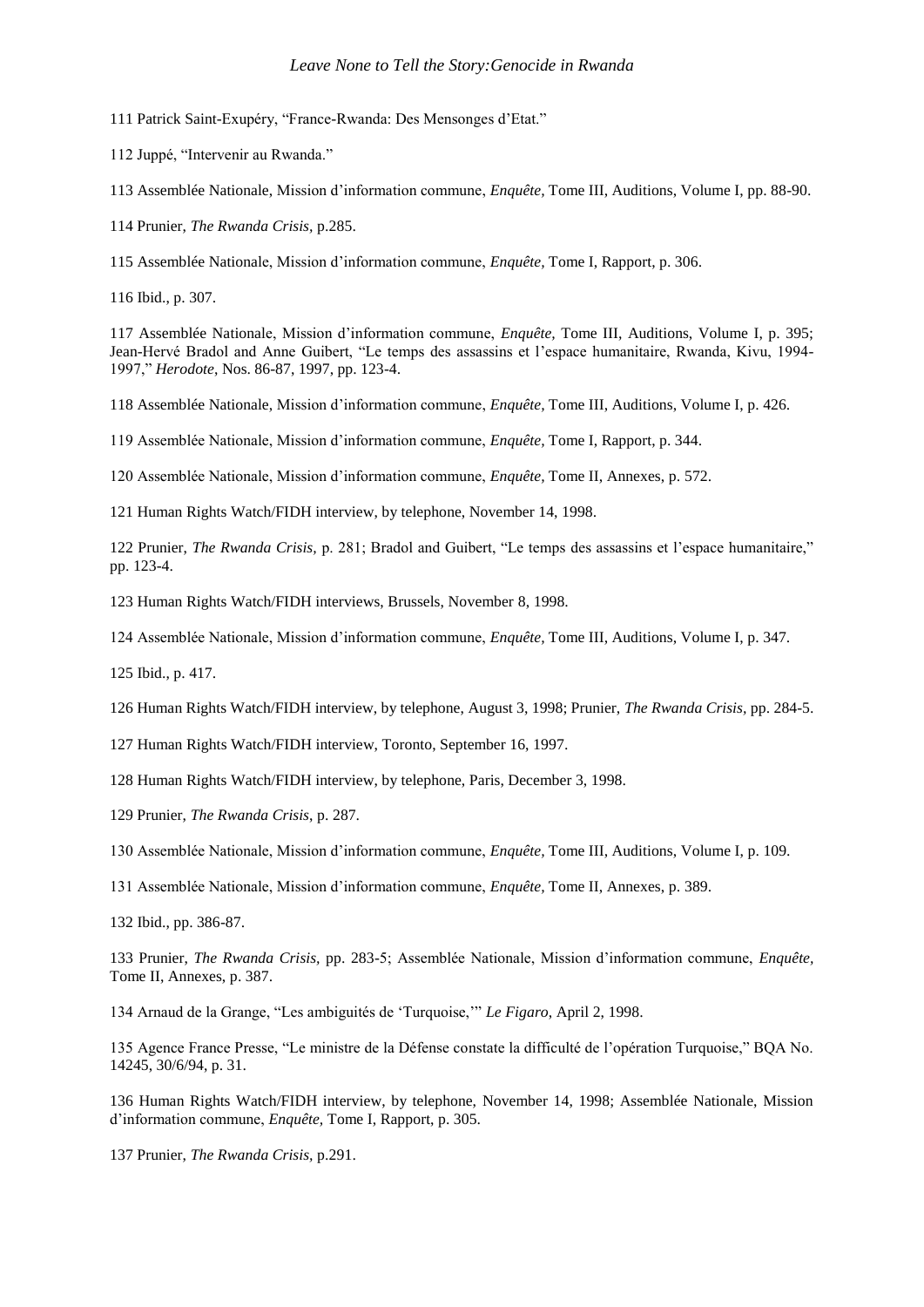### *Leave None to Tell the Story:Genocide in Rwanda*

138 Assemblée Nationale, Mission d'information commune, *Enquête,* Tome II, Annexes, p. 319.

139 Ibid., p. 397; Human Rights Watch/FIDH interview, Plainsboro, New Jersey, June 14, 1996.

140 Prunier, *The Rwanda Crisis*, p. 294, n. 27; Assemblée Nationale, Mission d'information commune, *Enquête,*  Tome I, Rapport, p. 176.

141 Robert Block, "French claim early success in Rwanda," *Independent,* June 29, 1994; Agence France Presse, "Les paras français aux miliciens: 'retournez chez vous travailler,'" BQA No. 14242, 27/06/94, p. 47.

142 Agence France Presse, "L'arrivée des premiers soldats français au Rwanda," BQA No. 14241, 24/06/94, p. 33.

143 UNAMIR, Notes, Radio Rwanda 19:00, June 25 and 26, 1994, RTLM, June 25, 1994.

144 Agence France Presse, "Les troupes françaises consolident leurs positions à Gisenyi," BQA No. 14242, 27/06/94, p. 47.

145 Mark Fritz, "First French commandos protect Tutsi refugees," *Independent*, June 25, 1994.

146 Agence France Presse, "Les miliciens hutus contrôlent l'entrée de Gisenyi," and "Des soldats français à Gisenyi," BQA No. 14242, 27/06/94, pp. 51, 53.

147 De la Grange, "Les ambiguités de 'Turquoise.'"

148 In an otherwise detailed description of the operation, Prunier never mentions the deployment in the northwest. The commission report mentions Gisenyi once in passing once but does not make clear that there was a substantial number of French troops in the area for more than a week.

149 Assemblée Nationale, Mission d'information commune, *Enquête,* Tome II, Annexes, p. 387.

150 Chris McGreal, "French compromised by collaboration in Rwanda," *Guardian*, July l, 1994.

151 Block, "French claim early success"; Raymond Bonner, "Fear Is Still Pervasive in Rwanda Countryside," *New York Times,* June 29, 1994.

152 Human Rights Watch/FIDH interview, Paris, July 4, 1994.

153 ICTR-96-4-T, Testimony of Romeo Dallaire, February 25, 1998, p. 189.

154 Agence France Presse, "Poursuite d'une guerre cruelle à Kigali," BQA No. 14242, 27/06/94, p. 58.

155 Lindsey Hilsum, "Lindsey Hilsum in Butare," *Observer*, July 3, 1994.

156 Agence France Presse, "Gikongoro se prépare à accueillir 'spontanement' les Français," BQA No. 14243, 28/06/94, p.25.

157 UNAMIR, Notes, RTLM, June 25, 1994.

158 Ibid., and June 27, 1994.

159 McGreal, "French compromised by collaboration in Rwanda"; Raymond Bonner, "Fear Is Still Pervasive in Rwanda Countryside," *New York Times,* June 29, 1994.

160 Assemblée Nationale, Mission d'information commune, *Enquête,* Tome I, Rapport, pp. 328.

161 Assemblée Nationale, Mission d'information commune, *Enquête,* Tome II, Annexes, p. 429.

162 Ibid., p. 327.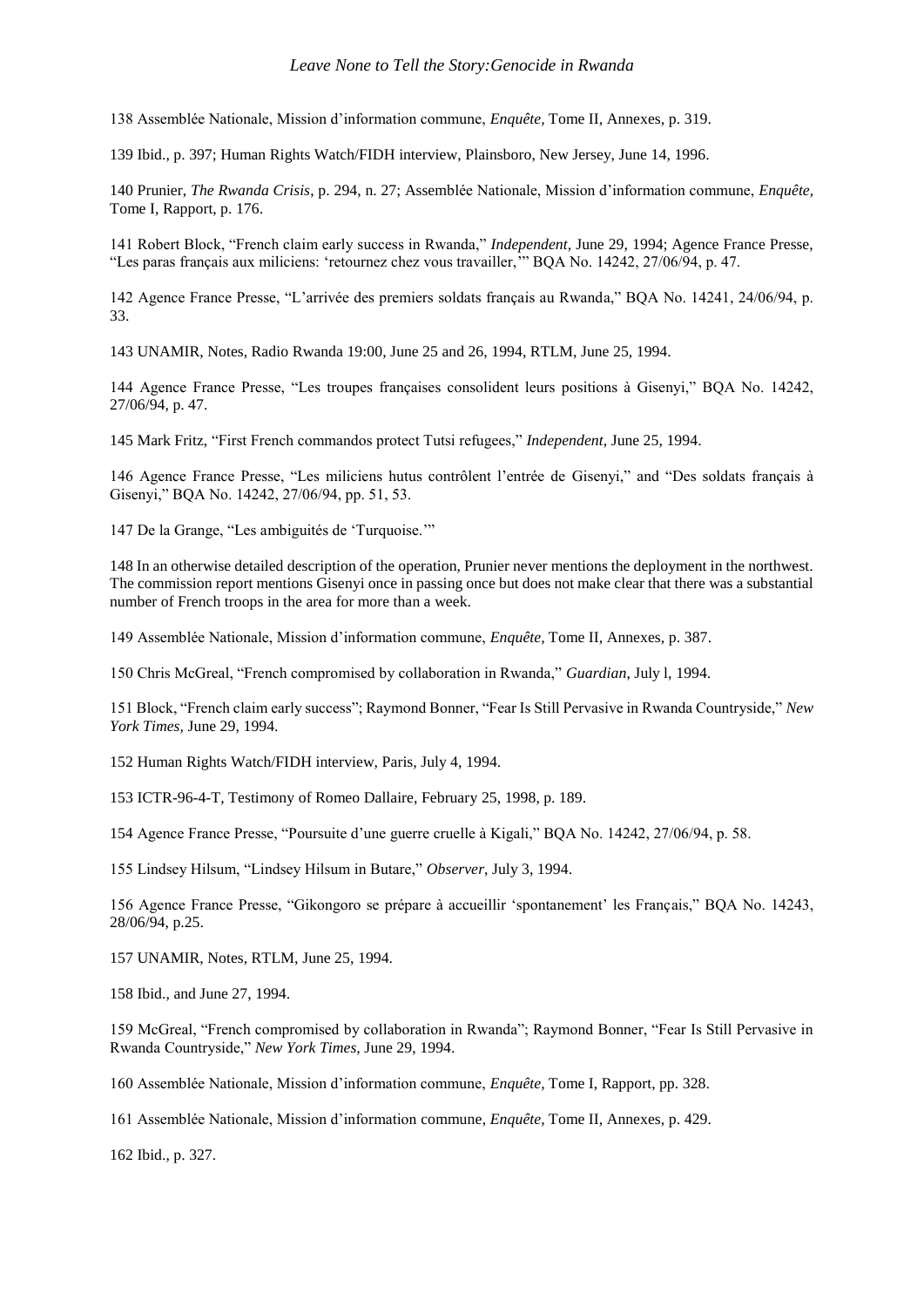163 Agence France Presse, "Des soldats français à Gisenyi," and "'Tensions' dans certaines zones où interviennent les troupes françaises,"BQA No. 14242, 27/06/94, pp. 51, 56; Corine Lesnes, "M. Leotard craint de nouvelles difficultés pour le dispositif 'Turquoise,'"*Le Monde*, July 1, 1994.

164 Gillier, perhaps seeking to preempt questions about why he did not act on information from the journalists, describes the encounter with misleading vagueness and says he took them for intelligence agents. Assemblée Nationale, Mission d'information commune, *Enquête,* Tome II, Annexes, p. 404.

165 African Rights, *Resisting Genocide, Bisesero, April-June 1994*, Witness no. 8, pp. 61-64.

166 Assemblée Nationale, Mission d'information commune, *Enquête*, Tome II, Annexes, p. 402.

167 Robert Block, "French troops rescue starving Tutsi," *Independent*, July 1, l994.

168 Assemblée Nationale, Mission d'information commune, *Enquête,* Tome II, Annexes, p. 403.

169 Agence France Presse, "Des forces du FPR seraient parvenus jusqu'au lac Kivu," BQA No. 14245, 30/06/94, p. 31.

170 Raymond Bonner, "Grisly Discovery in Rwanda Leads French to Widen Role," *New York Times*, July 1, 1994; Corine Lesnes, "M. Léotard craint de nouvelles difficultés pour le dispositif 'Turquoise,'" *Le Monde*, July 1, 1994. Asked twice to comment on the accuracy of this account, Mr. Léotard replied that it would be inappropriate to resume debate on this "aid operation whose results have since enjoyed undisputed international recognition." François Léotard to Catherine Choquet, FIDH, September 25, 1996.

171 Assemblée Nationale, Mission d'information commune, *Enquête,* Tome II, Annexes, p. 405.

172 Ibid., p. 406.

173 Raymond Bonner, "As French Aid the Tutsi, Backlash Grows" *New York Times*, July 2, 1994.

174 Ibid.

175 De la Grange, "Les ambiguités de 'Turquoise.'"

176 Patrick de Saint-Exupéry, "France-Rwanda: le temps de l'hypocrisie." *Le Figaro,* January 15, 1998.

177 Corine Lesnes, "Le Chef de l'Opération "Turquoise" Prévoit que le FPR Va Progresser Jusqu'à la Limite de la Zone Humanitaire," *Le Monde*, July 3, 1994; Chris McGreal, "Hunted Rwandans Tell of Courage Amid Cruelty," *Guardian,* July 4, 1994.

178 Agence France Presse, "Paris mise sur l'humanitaire et la diplomatie," BQA No. 14243, 30/06/94, p. 30.

179 Assemblée Nationale, Mission d'information commune, *Enquête,* Tome I, Rapport, p. 311.

180 Human Rights Watch/FIDH interview, by telephone, Antwerp, January 20, 1999.

181 Raymond Bonner, "French Establish a Base in Rwanda to Block Rebels," *New York Times,* July 5, 1996.

182 Telegram, Callixte Kalimanzira to Mininter-Minadef, no 94/066, June 28, l994 (Butare prefecture).

183 Prunier, *The Rwanda Crisis,* p. 293; Lindsey Hilsum, "Rwandan Rebels Advance as French Forces Hang Back," *Guardian*, July 2, 1994; Karin Davies, "Below the Volcanos, Hutus Wait for the Enemy," Associated Press, July 8, 1994.

184 "Rwanda Asks France to Help Hold Off Rebels," *New York Times*, July 3, 1994.

185 Lindsey Hilsum, "Lindsey Hilsum in Butare," *Observer*, July 3, 1994.

186 UNAMIR, Notes, RTLM, June 26, June 27, June 30, July 3, 1994; Radio Rwanda, 19:00, June 26, 1994.